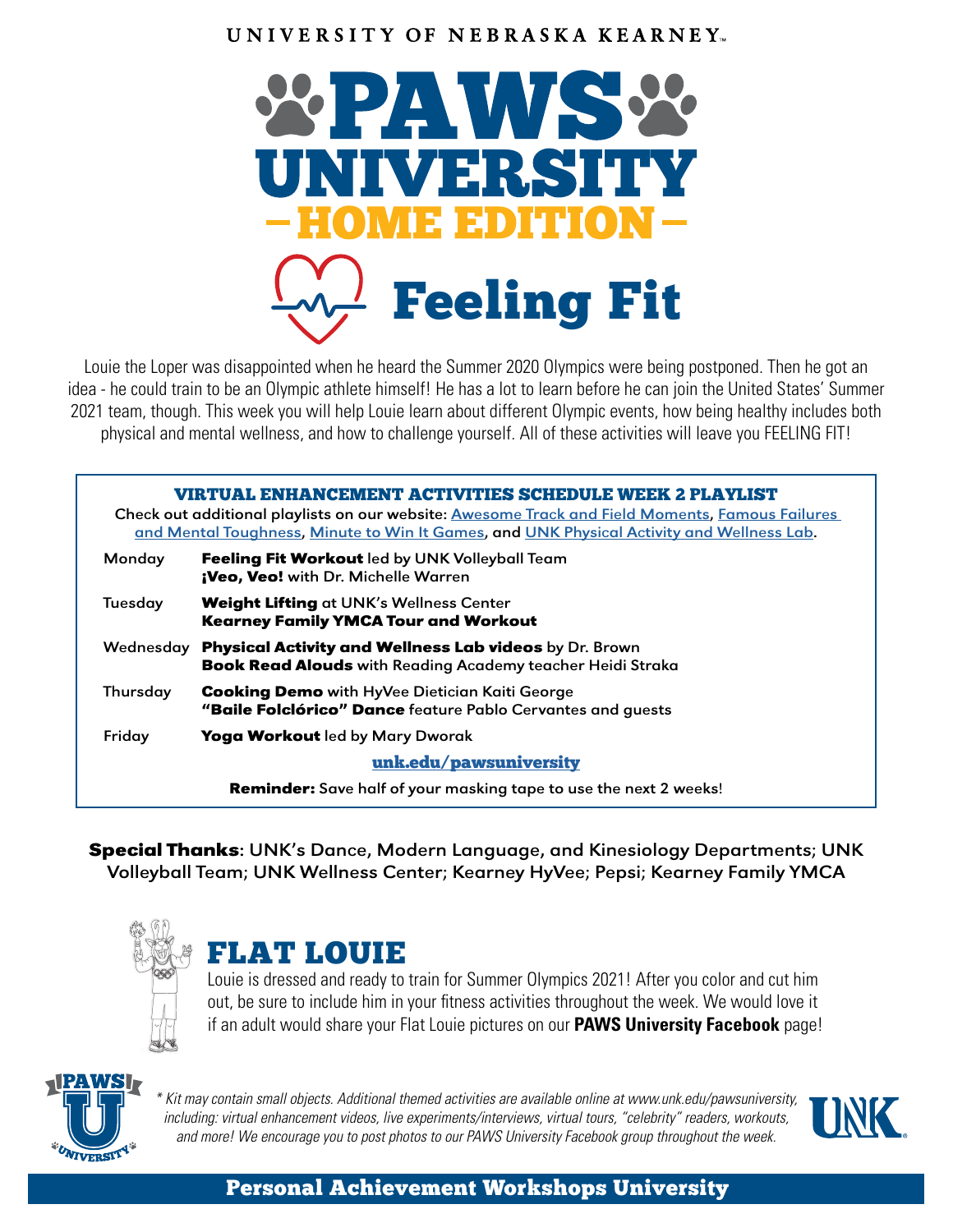## STEM: Track and Field Challenge

Louie has decided he wants to compete in Track and Field. Yet there are 44 different events to choose from! Luckily, Louie's frog friends are willing to teach him about a few of the events like long jump, hurdles, sprints, shot put, high jump, pole vault, hammer throw, and more. In the kit you will find a [handout that shows a variety of events.](https://docs.google.com/document/d/17QfuDm-qU2w-ghFA0T-3wNWwfLAbwlS-OgAgkCLDSLo/edit) Check out our [Awesome Track and Field](https://www.youtube.com/playlist?list=PLh7pOqBl9KZuxVAcA0i_PpfahQxGada2C)  [Moments YouTube playlist](https://www.youtube.com/playlist?list=PLh7pOqBl9KZuxVAcA0i_PpfahQxGada2C) for motivation.

**Challenge:** Use a variety of materials from your kit to help the frogs demonstrate the different events. Engineer the various equipment. Have the frogs compete. Use the measuring tape to record distances. Can you make them go higher? Farther? Faster?



**Materials you can use:** popsicle sticks, masking tape\*, cotton balls, straws, rubber bands, pipe cleaners, measuring tape, extra spoon, extra yarn, recyclables from home (cardboard boxes, plastic cartons, etc.)

#### *\*Don't use all of your tape! You will need it for activities the next 2 weeks!*

We would love to see your track and field engineering creations! Have an adult post some pictures on our **PAWS University Facebook** page.

*Additional activities available at [unk.edu/pawsuniversity](https://www.unk.edu/pawsuniversity/): Track Moments playlist, Paper Football, ABC Challenge, Pots and Ping Pong Ball Trick Shots, and more!*

### [ARTS: Calming Critters](https://confidentcounselors.com/2017/12/04/school-counseling-activities-using-string/)

#### *Adult assistance needed.*



Have you ever had a time when you felt sad or overwhelmed? Everyone has days when they feel upset or frustrated, even Louie! There are times during his training when Louie feels very nervous, anxious, and worried. If he ignored these feelings, they would start to make Louie unhealthy. So, he decides to make himself a special calming critter friend named Andy to share his thoughts and feelings with. Andy will help him to be as healthy as possible.

Follow these directions to create your own calming critter.

- 1. Cut a small piece of yarn, about 6 inches long. (You can use your tape measure.)
- 2. Take the ball of yarn and *loosely* wrap the yarn around one ADULT hand about 100 times. The assisting adult may want to spread their fingers out. (Don't wrap it too tightly!) The more times you wrap, the fluffier the critter.
- 3. Take the yarn off the adult's hand gently and set it down.
- 4. Use the smaller piece of yarn and tie a knot as TIGHT as you can around the middle. (It will kind of look like a bow tie.)
- 5. Cut the loops of the yarn on each side and move the yarn around to make a puff ball.
- 6. Add eyes, pipe cleaner antennas, and any other accessories like feet, hands, or a hat made from recyclables.
- 7. Give your calming critter a name.

Your new friend will be a great listener and will help you stay mentally fit. You can whisper your worries to the critter. Cuddle him when you feel scared. Put it by your bed to protect you from bad dreams. Talk to your critter when you feel angry, worried, or frustrated.

*Additional activities available at [unk.edu/pawsuniversity](https://www.unk.edu/pawsuniversity/): Cosmic Kids Yoga, Calm Down Jar, Sidewalk Chalk Obstacle Course, and more!*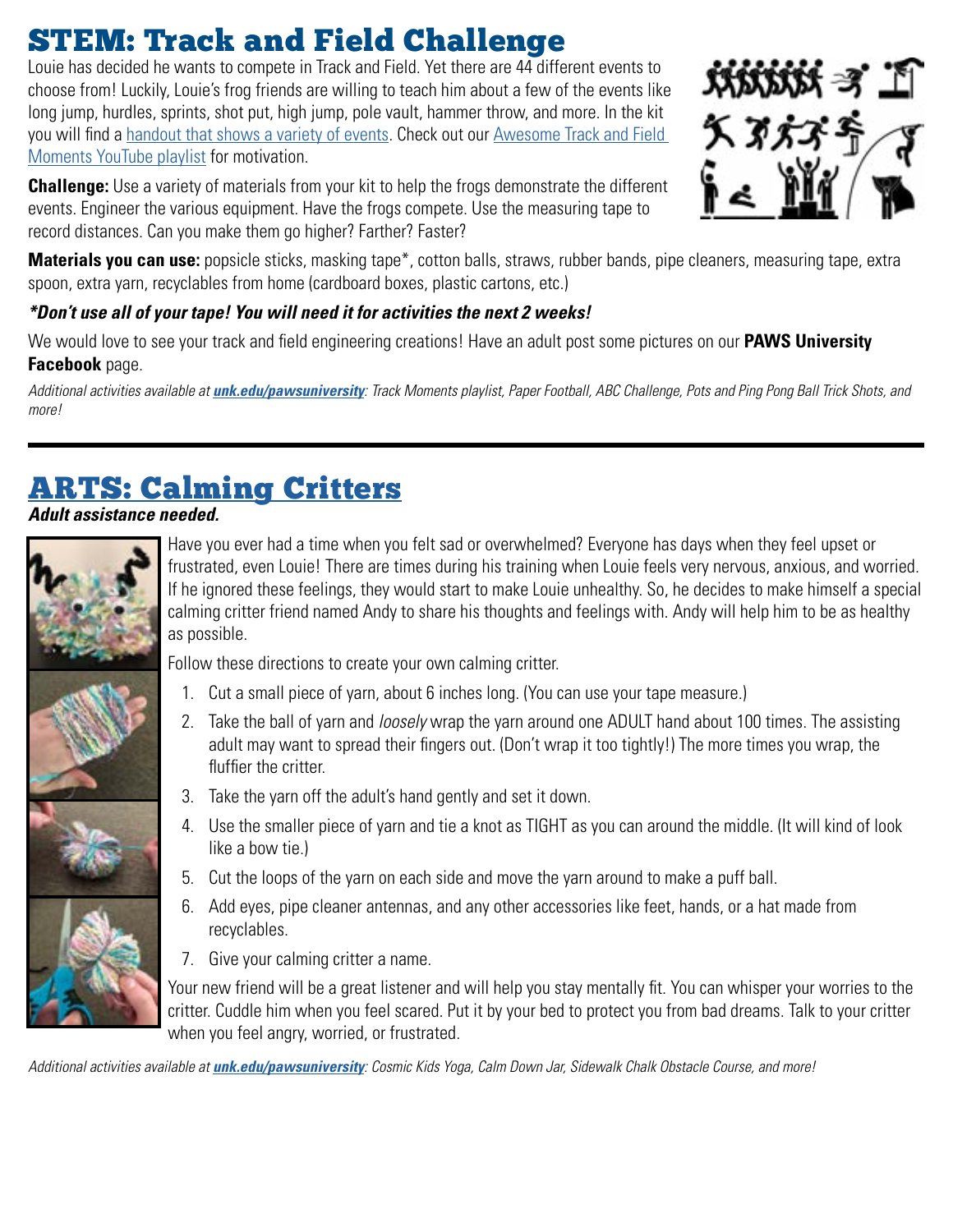## HUMANITIES: Sports Psychology

One of the most important things athletes must exercise and train is their minds. As part of Louie's sports psychology training, he learns four important mental skills athletes need.

- 1. Concentration
- 2. Motivation
- 3. Positivity
- 4. Goal-Setting

Even if you don't plan to play a sport, these are still important skills needed for a healthy mind. With the Minute to Win It games and sand timer included in your kit, you're going to build up your mental skills right alongside Louie.

### **[Game #1](https://happymomhacks.com/minute-to-win-it-party-games-for-kids/): [Ping Pong Transfer](https://youtu.be/uqavd4NahOA) (Training your concentration)**

This game will test your CONCENTRATION. You will need the 5 ping pong balls and 2 spoons from your kit, along with 2 bowls or plates from your home. Put all of the ping pong balls in one bowl and bite down on the end of one of the spoons. The goal is to move as many ping pong balls from one bowl to the other in one minute, using only the spoon and your mouth. Zero in on balancing the ball, and stay focused. Build your concentration with these different challenges!

**Round 1:** Set up the bowls about six feet apart. Place the spoon in your mouth, set the timer, and start moving.

**Round 2:** Use your hands or a blindfold to cover your eyes. How many can you transfer in one minute? **Round 3:** You'll need your eyes for this one! Place the two bowls as far apart in your home as possible.

Can you transfer all 5 ping pong balls in under one minute?

*Round 4:* Try any of these rounds with a family member.

#### **[Game #2](https://youtu.be/IAYWOOGj8_U): [Cup Stacking \(Training your motivation\)](https://youtu.be/82DNYqurkxo)**

MOTIVATION is another important skill for athletes to have. Having motivation means that while you practice, review, or compete, you are able to tell yourself that the work you put in will be worth it in the end. Motivation is what helps move you forward. For this game, your goal is to stack and unstack all 12 cups from your kit as many times as possible in one minute. Stay motivated as you

practice to get better and better!

*Round 1:* Make the common 3-6-3 pyramid. *Round 2:* Make the 1-10-1 pyramid.

#### **[Game #3: Puddle Jumper](https://youtu.be/gl96KBF9h8s) (Training your positive attitude)**

Athletes have to keep a POSITIVE ATTITUDE, which means thinking they can instead of thinking they can't. To practice keeping a positive attitude you will use 6 cups and 3 ping pong balls from your kit. Fill the cups completely with water and line them up in pairs. Use your measuring tape to place one pair of cups 3 inches apart, another pair 6 inches apart, and the last pair 9 inches apart. Place a ping pong ball in one cup of each pair. Your goal is to blow all 3 ping pong balls from one cup to the partner cup (3, 6, and 9



inches away) in under one minute. Remember to stay positive! You can do it!

**Round 1:** Blow the ping pong ball across all three pairs of cups without it falling out. **Round 2:** Try setting the cups even farther apart. Can you get the ball from one to the other when they're 12 inches, 15 inches, or 18 inches apart?

**Round 3:** Add more cups! Can you get the ping pong ball across 3 or 4 cups when they're 3 inches, 6 inches, or 9 inches apart?

**Round 4:** Grab a sibling, friend, or adult and see who can get their ping pong ball to the end the fastest.

### **[Game #4: Ball Drop](https://youtu.be/Vc3vvIeEyFc) (Training your goal-setting)**

To be successful in life, you should SET GOALS for right now (or short-term goals) and goals for the future (or long-term goals). For this game, we're going to focus on short-term goals. Grab a few cups and the 5 ping pong balls from your kit. Stand on a chair and try to drop a ping pong ball from shoulder height into each cup. The object is to land ping pong balls in the cup without knocking it over or having the balls bounce out. Before you start this game, set a short-term goal.

**Round 1:** How many balls do you want to get in the cups in one minute? *Round 2:* Increase your goal slightly.

**Round 3:** Set a long-term goal to land all 5 ping pong balls in 5 cups in less than one minute.

*Additional Minute to Win it activities available at [unk.edu/pawsuniversity](https://www.unk.edu/pawsuniversity/): Nose Dive, Face the Cookie, and more!*